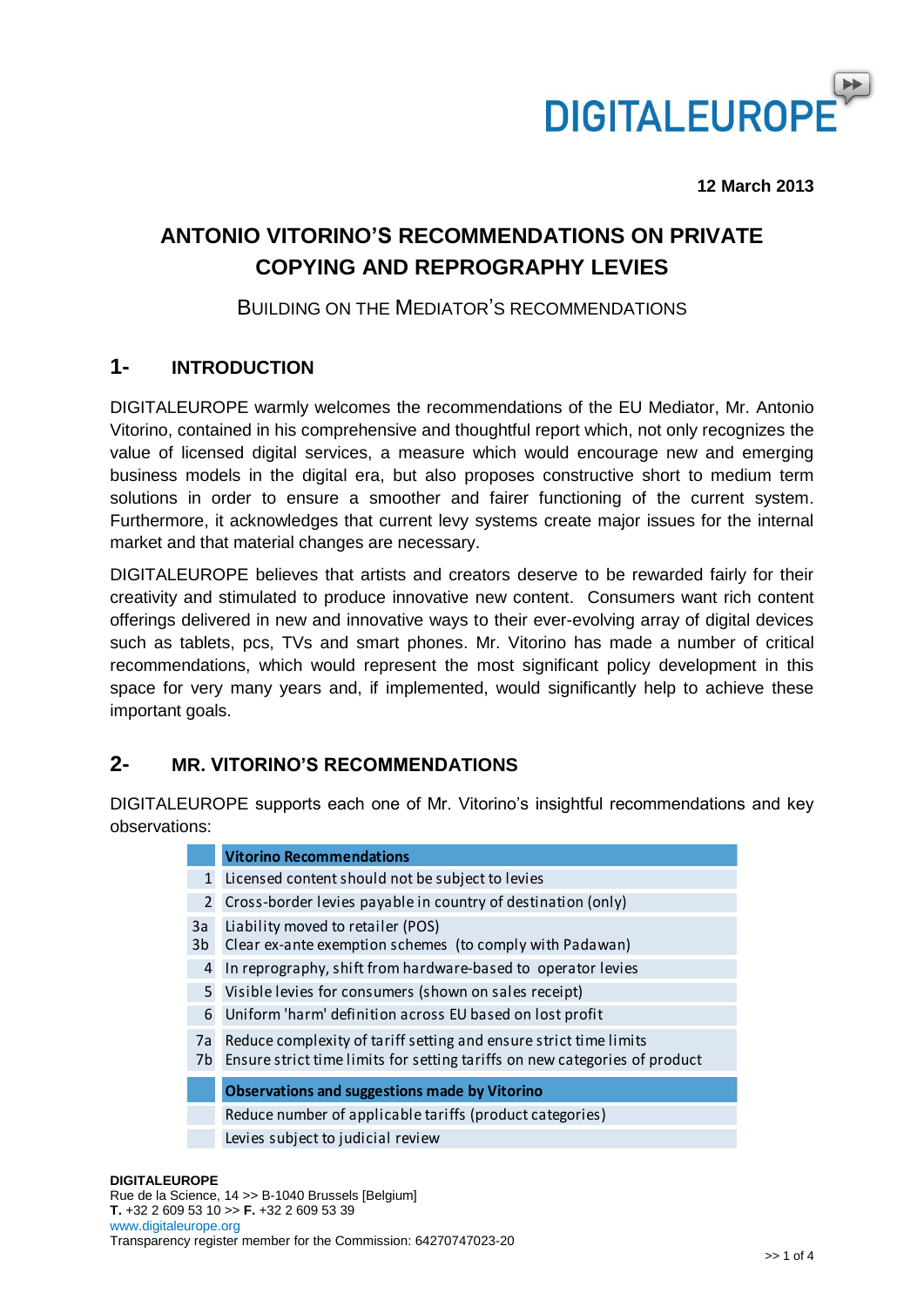

### **3- KEY POINTS IN THE VITORINO REPORT:**

- The current national way of imposing/administering levies is a source of friction with internal market principles
- Mr. Vitorino acknowledges DIGITALEUROPE's proposals for alternatives to the current device-based system which proposes a path towards a fairer compensation system fit for the digital era. In Mr. Vitorino's own words, "*I do believe that some alternatives deserve further consideration."*
- The trend is towards access (i.e. cloud) over ownership based models, which will spell a significant decrease in traditional private copying. This trend will benefit consumers enormously.
- Mr. Vitorino emphasises the value of licensed digital services which are already a reality today. He calls for clarification that private copying of licensed copies should not trigger a levy, as licensed copies already grant permission to the consumer and do not cause harm to the rightsholder. On the contrary, the current system means consumers pay twice for the same licensed content and this should be addressed. This simple measure would encourage new and emerging business models in the digital era.
- A shift on levy liability would easily resolve key issues concerning cross-border transactions and the legal requirement that private copying levies to do not apply to professional users. Therefore, where levies still exist, they should be paid at the point of sale, not by the manufacturer/importer – and they should be visible to the consumer (i.e. shown on the sales receipt).
- Operator levies are another specificity in the area of reprography. Several Member States operate a so-called dual system, consisting of hardware based levies (as in private copying) and operator levies. Operator levies are usually based on contractual agreements between collecting societies and organisations heavily engaged in reprographic copying (e.g. the operators of copy shops, universities, libraries, etc…). Operator levies pose no obstacle to the free movement of goods and services and are therefore, from an Internal Market perspective, clearly preferable to hardware-based levies.The recommendation to shift the payment liability to the retailer's level also extends to reprography.
- Harm to be compensated must be assessed on the value that consumers attach to legal private copying. In Mr. Vitorino's own words, "*it would be necessary to assess not the actual number of copies made but rather the hypothetical (lower) number of copies that could have been licensed in the absence of the exception."*

### **4- CALL FOR ACTION**

Recognizing that Mr. Vitorino's recommendations would help to alleviate the current devicebased levy system as an interim measure on a path towards alternative solutions, **DIGITALEUROPE calls for…..**

a. the European Commission to articulate at the earliest opportunity its intention to seek ways of implementing Mr. Vitorino's recommendations within a reasonable time frame;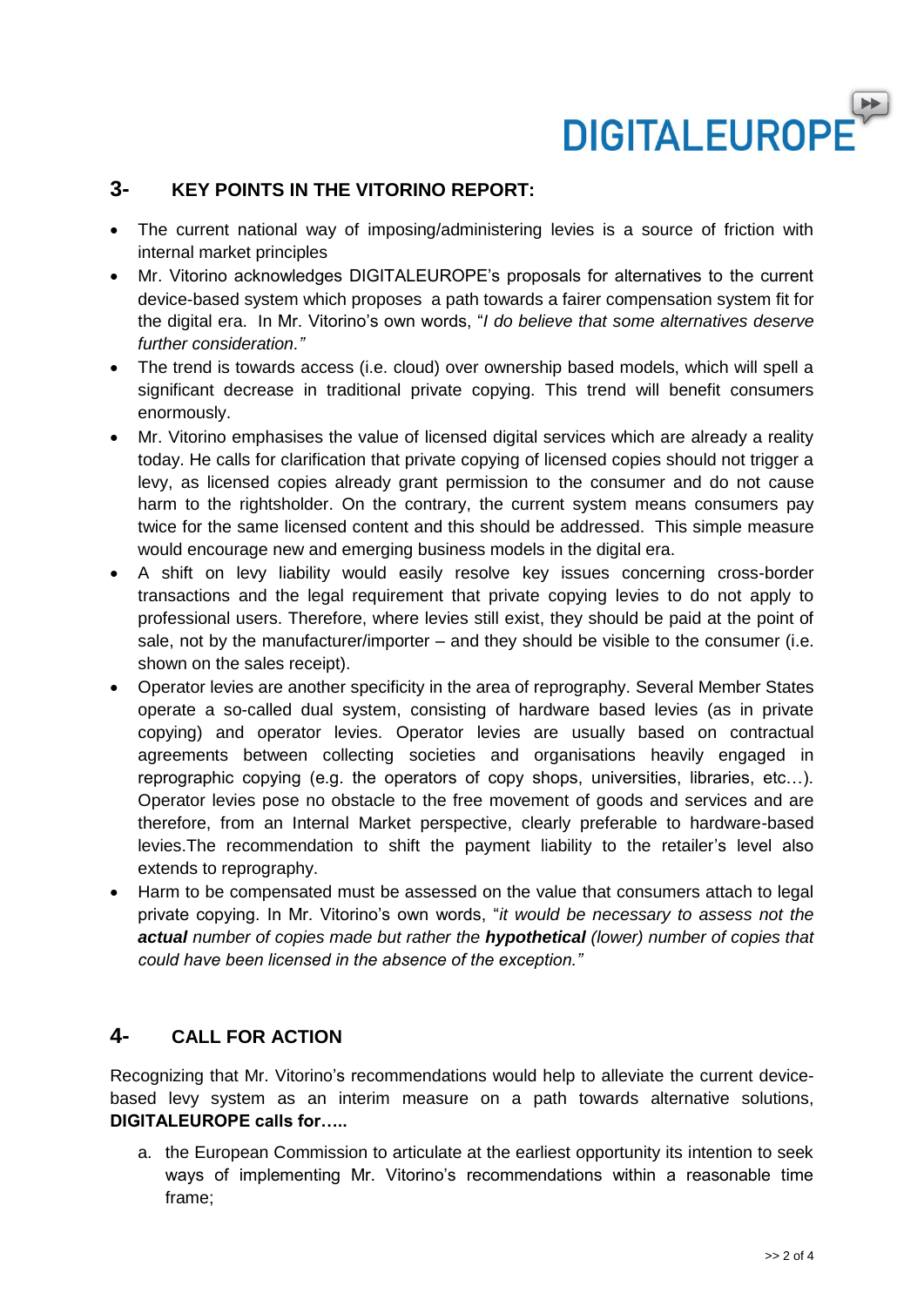

- b. the European Commission to build on the momentum created by the mediation process and work together as a matter of priority with all stakeholders including industry, consumers and indeed Member States on developing effective solutions for implementing all the Mediator's recommendations without delay;
- c. Member States to put in place before the end of 2013 proposals for implementing each and every one of the Mediator's recommendations, with a view to implementation during 2014 at the latest;
- d. the European Commission to encourage and work together with Member States to ensure a uniform approach and outcome to implementing the Mediator's recommendations;

#### **and importantly:**

e. the European Commission to promote an environment conducive to a comprehensive public debate, both at EU and Member State level and in engagement with the European Parliament, on the topic of alternatives with a view to charting a path towards fairer compensation solutions fit for the digital era. DIGITALEUROPE welcomes the opportunity to be part of this debate which should include the widest range of stakeholders, including consumers and retailers. Member States should also be encouraged to participate.